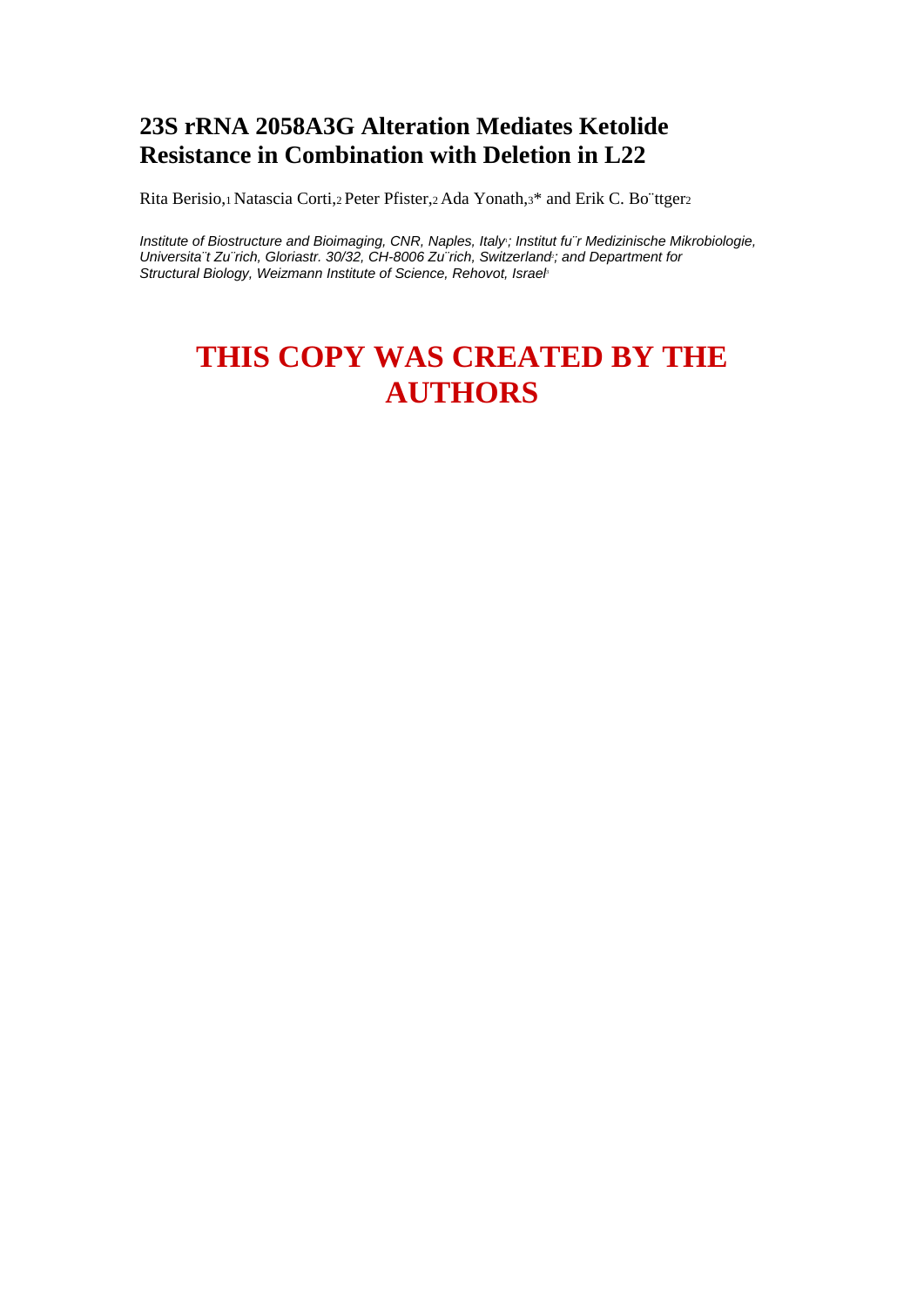## 23S  $rRNA$  2058A $\rightarrow$ G Alteration Mediates Ketolide Resistance in Combination with Deletion in  $L22^{\nabla}$

Rita Berisio,<sup>1</sup> Natascia Corti,<sup>2</sup> Peter Pfister,<sup>2</sup> Ada Yonath,<sup>3\*</sup> and Erik C. Böttger<sup>2</sup>

Institute of Biostructure and Bioimaging, CNR, Naples, Italy<sup>1</sup>; Institut für Medizinische Mikrobiologie, *Universita¨t Zu¨rich, Gloriastr. 30/32, CH-8006 Zu¨rich, Switzerland*<sup>2</sup> *; and Department for Structural Biology, Weizmann Institute of Science, Rehovot, Israel*<sup>3</sup>

Received 23 June 2006/Returned for modification 8 August 2006/Accepted 15 August 2006

**Resistance to macrolides and ketolides occurs mainly via alterations in RNA moieties of the drug-binding site. Using an A2058G mutant of** *Mycobacterium smegmatis***, additional telithromycin resistance was acquired via deletion of 15 residues from protein L22. Molecular modeling, based on the crystal structure of the large ribosomal subunit from** *Deinococcus radiodurans* **complexed with telithromycin, shows that the telithromycin carbamate group is located in the proximity of the tip of the L22 hairpin-loop, allowing for weak interactions between them. These weak interactions may become more important once the loss of A2058 interactions destabilizes drug binding, presumably resulting in a shift of the drug toward the other side of the tunnel, namely, to the vicinity of L22. Hence, the deletion of 15 residues from L22 may further destabilize telithromycin binding and confer telithromycin resistance. Such deletions may also lead to notable differences in the tunnel outline, as well as to an increase of its diameter to a size, allowing the progression of the nascent chain.**

Ribosomes provide a target for several antibiotic families, among which is the macrolide-ketolide group. High-resolution crystal structures showed that macrolides and their derivatives bind to a specific pocket of the nascent protein exit tunnel (2, 3, 7, 16, 20, 21, 25, 29), the universal feature of the large ribosomal subunit through which nascent proteins emerge. The same pocket is exploited by all members of the macrolide family, and effective inhibitory action is achieved when the drug consumes a significant portion of the tunnel cross-section (1, 31, 32). Typically, resistance to macrolides is acquired through either efflux or target-based alteration (methylation or mutation of nucleotides involved in drug binding [for reviews, see references 11 and 28]).

Ketolides are an advanced generation of the macrolide antibiotics, which, in part, provide activity against macrolideresistant pathogens. They are semisynthetic derivatives of erythromycin, the first macrolide in use. Like erythromycin, ketolides are composed of a 14-membered macrolactone ring (Fig. 1). However, their macrolactone ring lacks a cladinose sugar and possesses a keto group at position 3, a cyclic carbamate, and an extended arm. Ketolides and macrolides share a similar, albeit not identical inhibitory mechanism. Owing to their more elaborated chemistry, in addition to their binding to the macrolide pocket, the ketolides extend further into the tunnel and interact with rather remote sites (2, 20, 29). Among ketolides, telithromycin carries an aryl-alkyl extension bound to its cyclic carbamate (Fig. 1). The crystal structure of the large ribosomal subunit from *Deinococcus radiodurans* (called D50S) in complex with telithromycin indicates that telithromycin interacts with 23S RNA domain II nucleotides (2, 29). This

\* Corresponding author. Mailing address: Department for Structural Biology, Weizmann Institute of Science, Rehovot, Israel. Phone: 972-8-934-3028. Fax: 972-8-934-4154. E-mail: ada.yonath@weizmann finding is consistent with a number of previous biochemical and mutagenesis studies showing that, in addition to nucleotides in domain V, domain II nucleotide A752 (*Escherichia coli* numbering is used throughout, unless mentioned otherwise) is protected by telithromycin from dimethylsulfate in footprinting studies and that a deletion in helix H35 of domain II strongly influences drug resistance (4, 13, 30).

Telithromycin can exert its action on most macrolide-resistant *Streptococcus pneumoniae* strains (6). Nevertheless, resistance to telithromycin, though still not fully understood, has been observed in bacterial pathogens. In particular, telithromycin resistance mutations of the 23S RNA were identified in domains II and V (4, 24, 30). To a lesser extent, mutations in the ribosomal proteins L4 and L22 have been associated with ketolide resistance (4, 24, 27).

In the present study, we analyzed the occurrence of mutations related to telithromycin resistance in *Mycobacterium smegmatis* by using the crystal structure of its complex with the large ribosomal subunit of *Deinococcus radiodurans*. The choice of these organisms is justified by the high similarity between their ribosomes to those of bacterial pathogens. We report mutations in domain V of the 23S RNA and a deletion of 15 amino acid residues in the ribosomal L22. The latter is the largest deletion in protein L22 thus far identified that is associated with resistance to macrolides or ketolides.

#### **MATERIALS AND METHODS**

**Bacterial strains.** The single rRNA *M. smegmatis* allelic mc2155 SMR5 *rrnB* minus mutant strain (18) and its derivative the *M. smegmatis* mc2155 SMR5 *rrnB* A2058G mutant strain (16) were used to select for spontaneous telithromycinresistant mutants. The strains were cultivated in LB medium containing 0.05% Tween 80. For the selection of telithromycin-resistant mutants LB medium was supplemented with 1.5% agar and telithromycin (32  $\mu$ g ml<sup>-1</sup> for *M. smegmatis* mc2155 SMR5  $rrnB$  and 512  $\mu$ g ml<sup>-1</sup> for the *M. smegmatis* mc2155 SMR5  $rrnB$ A2058G mutant). Drug-resistant mutants were colony purified on LB medium supplemented with 1.5% agar. The strains studied are listed in Table 1.

**DNA techniques.** The primers used for the amplification of domains II and V of 23S rRNA and for the amplification of rplD (coding for ribosomal protein L4)

 $\sqrt[p]{}$  Published ahead of print on 21 August 2006.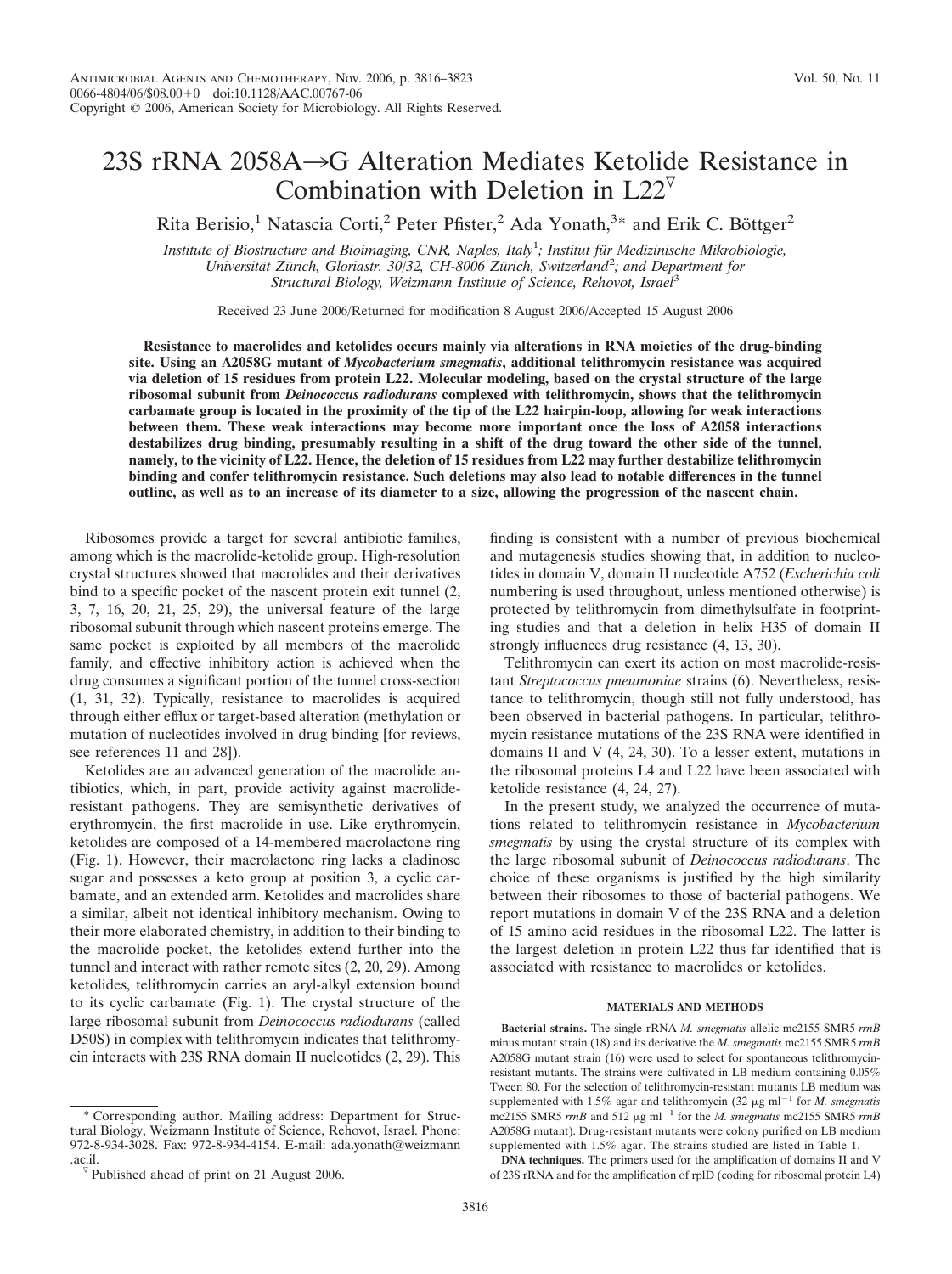

FIG. 1. Chemical structures of the ketolides and 16-membered macrolides used in the present study.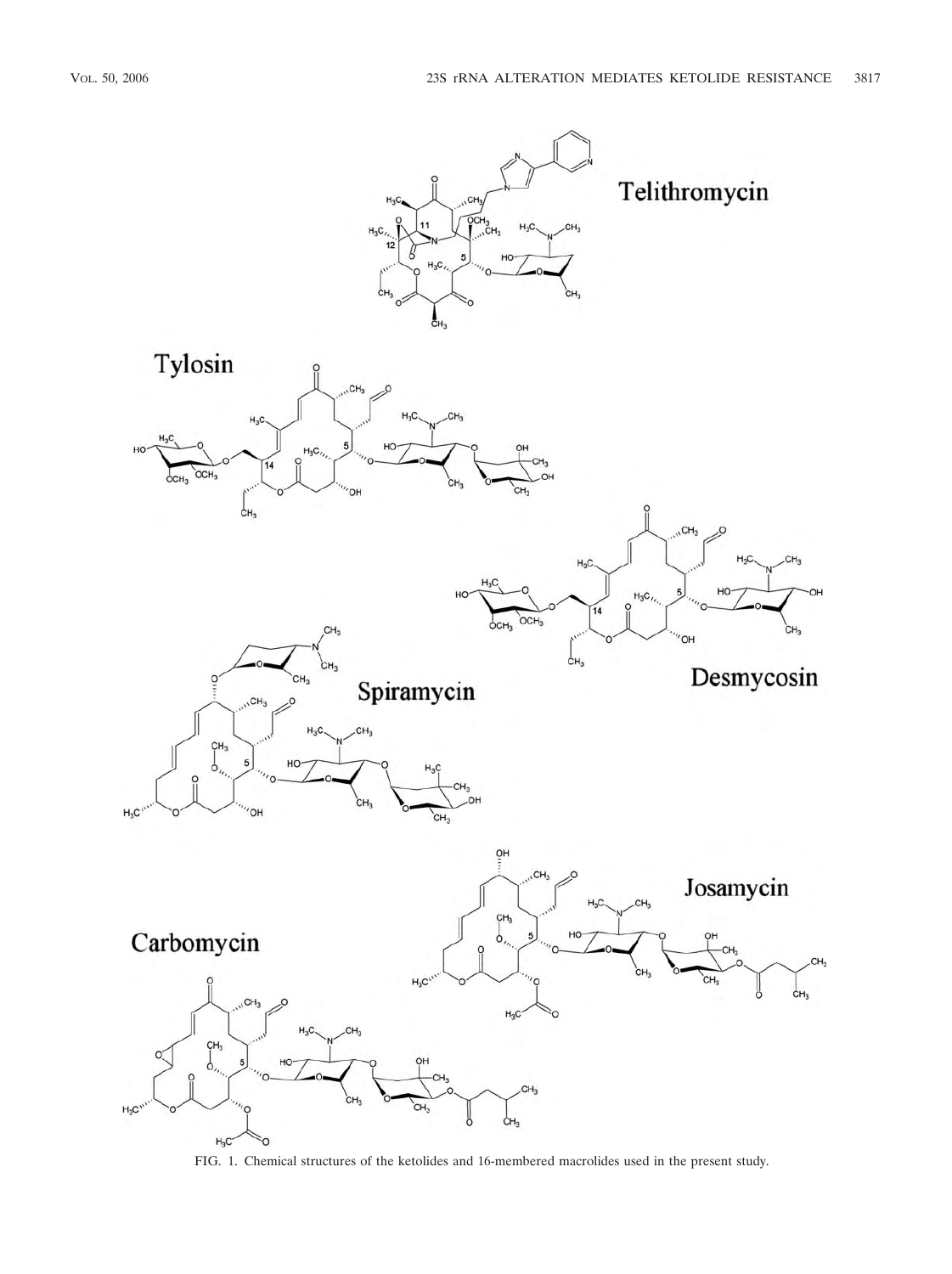TABLE 1. Strains used in this study

| Mutant strain <sup>a</sup>                                                | Source or<br>reference |
|---------------------------------------------------------------------------|------------------------|
|                                                                           |                        |
|                                                                           |                        |
|                                                                           |                        |
| mc <sup>2</sup> 155 SMR5 rrnB 2058G/rplV $\Delta$ Ile85-Arg99‡ This study |                        |

a \*, Parental strain; †, recombinant mutants of *M. smegmatis* mc<sup>2</sup>155 SMR5 *rrnB*; ‡, spontaneous mutants of *M. smegmatis* mc<sup>2</sup> 155 SMR5 *rrnB* 2058G mutant.

and rplV (coding for ribosomal protein L22) are given in Table 2. Nucleic acid sequencing was done with fluorescence-labeled nucleotides and the *Taq* cycle sequencing system of Applied Biosystems. *rplD* was wild type in all strains, and mutational alterations were limited to *rplV* and 23S rRNA as specified in the text.

**Determination of the MICs.** MIC tests were done in a  $200-\mu l$  plate format using liquid LB medium supplemented with 0.05% Tween 80 (16). The antibiotics to be tested were added in a twofold series of dilutions ranging from 1,024 to 0.25 µg/ml. The drugs were obtained from Pfizer (carbomycin), Sigma (josamycin, spiramycin, tylosin), Eli Lilly (desmycosin), and Aventis Pharma (telithromycin). The MIC is defined as the drug concentration at which the growth of the cultures is completely inhibited after 72 h of incubation at 37°C, corresponding to 24 generations.

**Molecular modeling.** The effect of the mutations identified on the ribosome structure was studied by molecular modeling using the program "O" (10). In the case of the Ile85-Arg99 deletion, the structure of L22 from *M. smegmatis* was modeled by using that of L22 from *D. radiodurans* as a template. This allowed the identification of nucleotides neighboring the Ile85-Arg99 region in *M. smegmatis*. The Ile85-Arg99 deletion was then modeled, followed by a stereochemical regularization of the protein structure. To compare drug locations, superposition of the large subunits D50S and H50S was performed by using the program LSQ-MAN (12).

### **RESULTS AND DISCUSSION**

**Isolation of mutants.** *M. smegmatis* mc2155 SMR5 *rrnB* (18) was used to select for mutants resistant to more than  $64 \mu g$  of telithromycin/ml (for the chemical structure of telithromycin compared to the classical macrolides, see Fig. 1); mutants were

obtained with a frequency of  $4 \times 10^{-9}$ . *M. smegmatis* mc2155 SMR5 *rrnB* A2058G mutant was used to select for mutants resistant to more than  $512 \mu g$  of telithromycin/ml; mutants were obtained with a frequency of  $3 \times 10^{-7}$ .

**Genetic characterization of the mutants.** Based on the available crystal structures of D50S complexed with ketolide antibiotics (2, 20), we assumed that the resistance mutations should localize to 23S rRNA domains II and V. Gene amplification of corresponding regions of the 23S rRNA gene and subsequent sequence determination revealed that the telithromycin resistance phenotype was associated with a single point mutation in domain V in *M. smegmatis rrnB*, i.e., either 2058C (six of nine isolates) or 2058G (three of nine isolates). Thirteen of the fifteen telithromycin-resistant isolates obtained from *M. smegmatis rrnB* A2058G mutant demonstrated the double mutation 2058G/2059G. In two of fifteen of the analyzed mutants, no additional sequence alteration within 23S rRNA domains II or V other than the parental  $2058A \rightarrow G$  alteration was found, but we observed a deletion in *rplV* that resulted in the loss of 15 amino acids from protein L22 (Ile85-Arg99) (Fig. 2). Inspection of the nucleotides around the deleted DNA region revealed the presence of flanking direct repeats (Fig. 2), suggesting that either homologous recombination or slipped stranded mispairing (23) resulted in the loss of residues between Ile85 and Arg99.

**Physiological investigations.** We next determined MICs to telithromycin and several 16-membered-ring macrolides (Table 3). As previously shown (16), A2058C confers high-level resistance to telithromycin (relative resistance  $[RR] > 4,096$ ) and results in a significant resistance to spiramycin, josamycin, and carbomycin but has only a small effect on the interactions of tylosin and desmycosin with the ribosome. The A2058G mutation marginally alters the susceptibility of the ribosome to 16-membered macrolides but confers significant resistance to telithromycin ( $RR = 512$ ). The double mutation 2058G/2059G

|                           |                                    | Nucleotide position  |             |  |
|---------------------------|------------------------------------|----------------------|-------------|--|
| Primer <sup>a</sup>       | Sequence $(5'$ to $3')$            | Location             | Positions   |  |
| 23S rRNA $(lrs)^*$        |                                    |                      |             |  |
| #625                      | GGC GTC TGG GGG GAA CGC GG         | $23S$ rRNA $(lrs)$   | 168-187     |  |
| #86                       | GGA GGT AGA GCT ACT GGA TGG        | 23S r $RNA$ (lrs)    | 855-874     |  |
| #696                      | CCA TCC AGT AGC TCT ACC TCC        | 23S r $RNA$ (lrs)    | 874-855     |  |
| #85                       | TAC GGC TAC CTT CCT GCG TC         | $23S$ rRNA $(lrs)$   | 1444-1425   |  |
| #601                      | GTA GCG AAA TTC CTT GTC GGG TA     | $23S$ rRNA $(lrs)$   | 1929-1951   |  |
| #603                      | GGT GGG TAG TTT AAC TGG GG         | $23S$ rRNA $(lrs)$   | 2233-2252   |  |
| #604                      | CGC GCG GCG GAT AGA GAC CG         | 23S r $RNA$ (lrs)    | 2625-2606   |  |
| Downstream of 5S rRNA*    |                                    |                      |             |  |
| $\#630A$                  | TCT CAC GGG TTA TGG GGG CGG CCT CG | Downstream of rrnA   | $155 - 130$ |  |
| L22 $(rplV)$ †            |                                    |                      |             |  |
| #737                      | CGC ACG TTC AAG GGT CAC AT         | Upstream of $rplV$   | $47 - 28$   |  |
| #738                      | TAC TGC TTG TCG GCG TAC CA         | Downstream of $rplV$ | $82 - 63$   |  |
| L <sub>4</sub> $(rpID)$ † |                                    |                      |             |  |
| #775                      | CGG CAA GAC GGA CGG TTC TG         | rplD                 | $33 - 52$   |  |
| #739                      | TGT TCA AGG GCA CCC GCA TG         | Upstream of $rplD$   | $207 - 187$ |  |
| #740                      | CCG TAC GAC TTC TCC GAG AT         | Downstream of rplD   | $64 - 45$   |  |

TABLE 2. Primers used in this study

*<sup>a</sup>* \*, *E. coli* numbering (with exception of downstream region of *rrn* operon A which is numbered according to contig:3563:m\_smegmatis, positions 5023050 to 5025075 from www.tigr.org); †, numbered according to contig:3563:m\_smegmatis, positions 1537075 to 1541332 from www.tigr.org).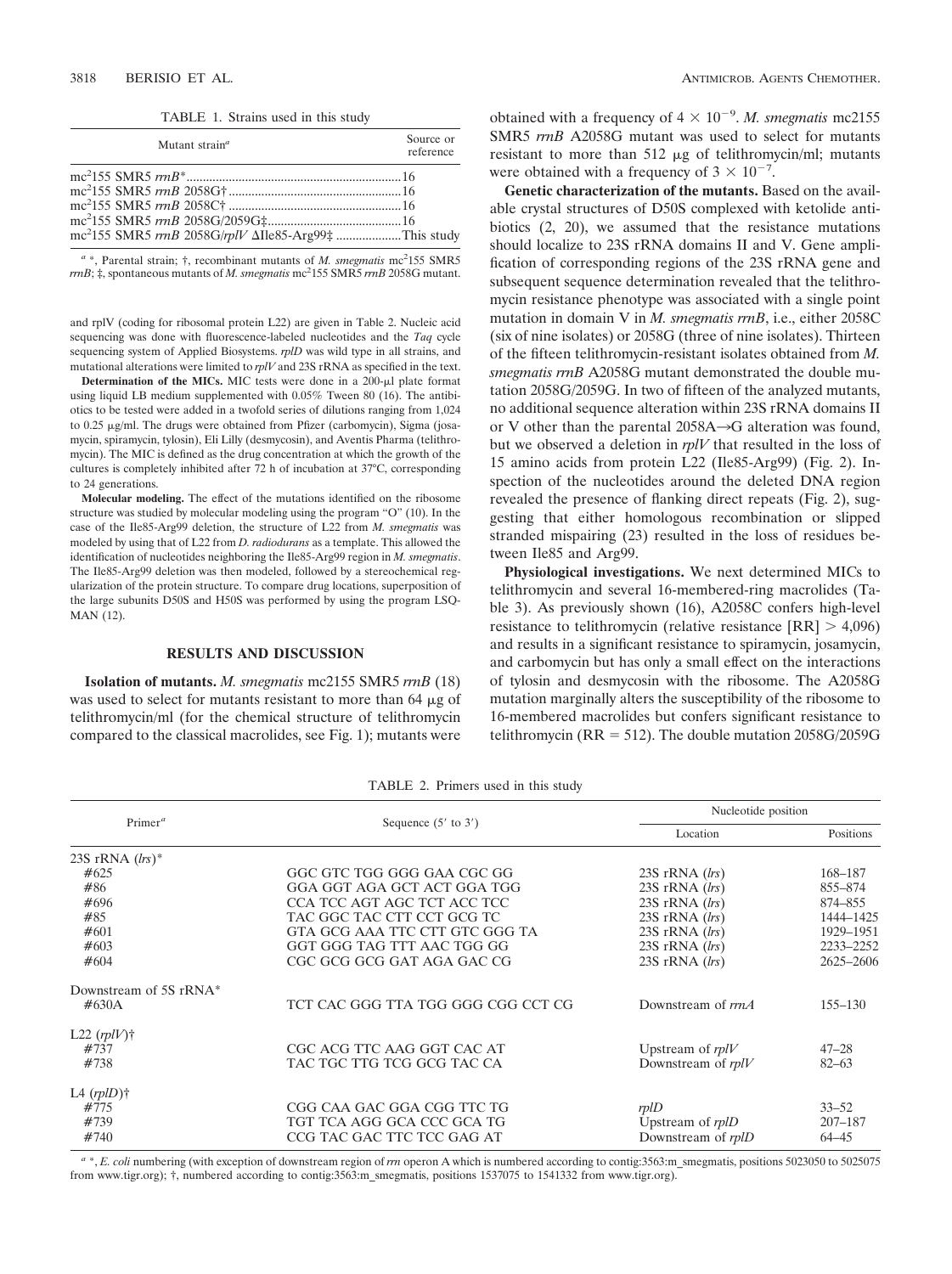

FIG. 2. (Top) Multiple sequence alignment of protein L22 of *Escherichia coli* (Ec; GenBank accession no. X02613), *Thermus thermophilus* (Tt; GenBank accession no. X84708), *Deinococcus radiodurans* (Dr; GenBank accession no. AE001892), and *Mycobacterium smegmatis* (Ms; GenBank accession no. Y13227). The sequences were aligned by using the CLUSTAL W algorithm (17). Amino acids identical to the consensus sequence provided by the CCD (accession no. pfam00237.11) are highlighted with gray boxes (14). Residues forming the conserved  $\beta$ -hairpin (positions 79 to 99 according to *E. coli* numbering) are shown within the black box with the tip of the hairpin highlighted in black. The region deleted in the telithromycin-resistant *M. smegmatis* strains is indicated by a brace. (Bottom panel) (A) Ribbon presentation of the overall fold of L22 from *M. smegmatis* (in black) based on its structure within the large subunit of *D. radiodurans* (in gray) (9). (B) The secondary structure elements are indicated above the amino acid sequence of the L22 protein of *M. smegmatis* (GenBank accession no. Y13227). The amino acids deleted in the telithromycin-resistant mc2155 SMR5 *rrnB* 2058G/*rplV* Ile85-Arg99 mutant are highlighted by a gray box. (C) DNA sequence of *M. smegmatis* around the location of the deletion (gray box). The deleted nucleotides are flanked by direct repeats (DR, open boxes).

results in high-level resistance to all ketolides and 16-membered macrolides. For *M. smegmatis* A2058G/*rplV*  $\triangle$ Ile85-Arg99, a fourfold increase in resistance to telithromycin, tylosin, and desmycosin is found compared to *M. smegmatis* A2058G. In contrast, the deletion in *rplV* did not affect the MICs for josamycin, carbomycin, and spiramycin. We also found that the generation time of the 23SrRNA A2058G/*rplV*  $\Delta$ Ile85-Arg99 double mutant is similar to that of strain *M*. *smegmatis* A2058G (data not shown), indicating that the partial *rplV* deletion does not grossly affect protein biosynthesis.

**Structural basis for telithromycin resistance.** Molecular modeling, based on the crystal structure of telithromycin complexed with the ribosomal large subunit of *D. radiodurans*, provides a feasible structural basis for the telithromycin resistance mechanisms conferred by the alterations isolated. Thus, both mutations of nucleotide A2058 observed in the *M. smegmatis rrnB* mutant, namely, A2058G or A2058C, disturb the interactions of telithromycin with the nucleotide at position 2058, either by steric hindrance  $(A\rightarrow G$  mutation) or by placing the antibiotic molecule distant from position 2058, thus ham-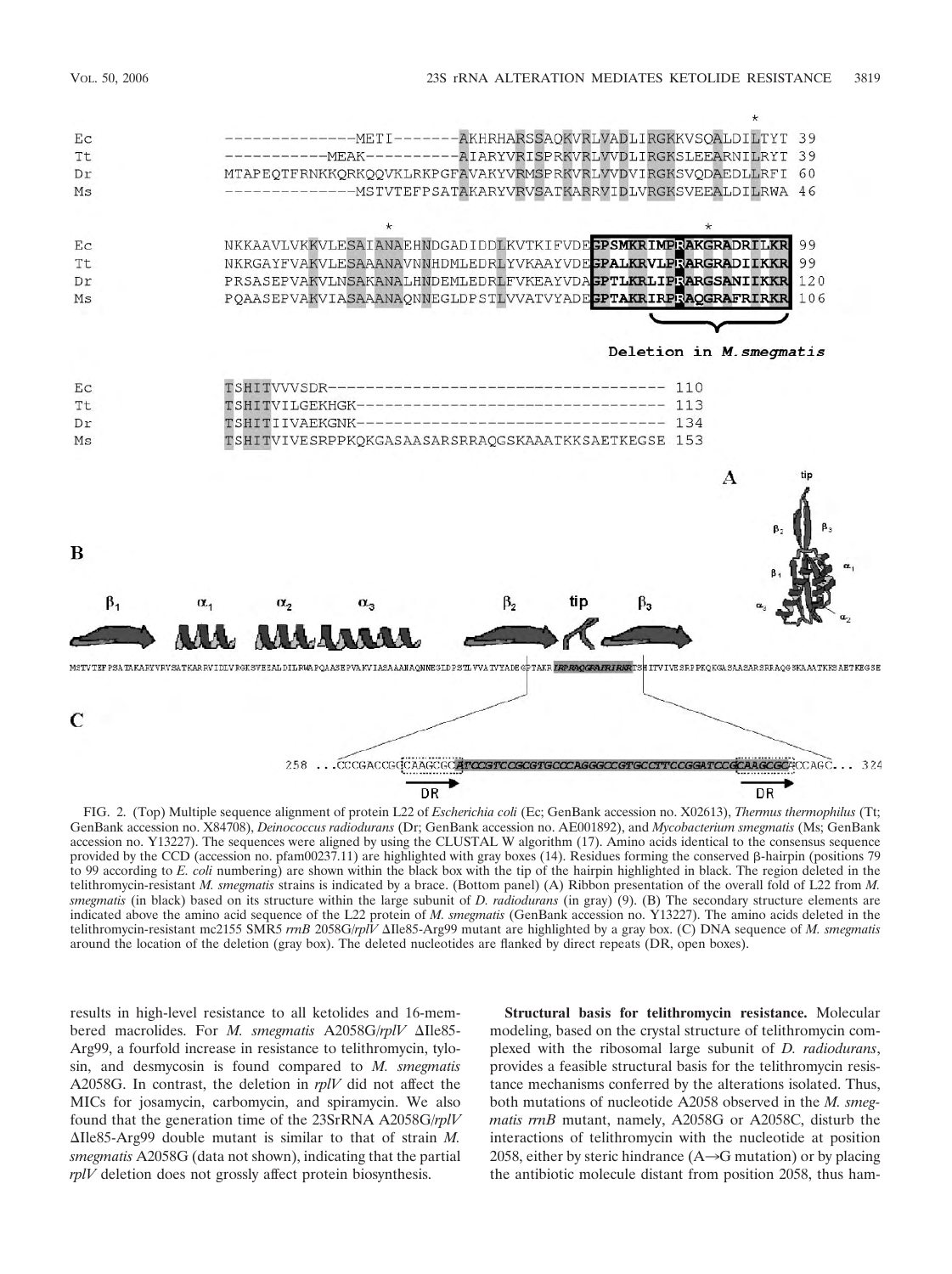| Antibiotic    | MIC ( $\mu$ g/ml) and RR <sup>a</sup> |                       |           |           |                                        |           |           |              |             |
|---------------|---------------------------------------|-----------------------|-----------|-----------|----------------------------------------|-----------|-----------|--------------|-------------|
|               |                                       | M. smegmatis $mc2155$ |           |           | M. smegmatis mc <sup>2</sup> 155 2058G |           |           |              |             |
|               | WT MIC                                | 2058C <sup>b</sup>    |           | $2058G^b$ |                                        | $2059G^b$ |           | $\Delta$ L22 |             |
|               |                                       | <b>MIC</b>            | <b>RR</b> | MIC       | <b>RR</b>                              | MIC       | <b>RR</b> | <b>MIC</b>   | RR          |
| Telithromycin | 0.25                                  | >1.024                | >4,096    | 128       | 512                                    | >1.024    | >4,096    | 512-1.024    | 2,048-4,096 |
| Tylosin       | 16                                    | 64                    |           | 32        |                                        | >1,024    | >64       | 128          |             |
| Desmycosin    | 16                                    | 256                   | 16        | 128       | 8                                      | >1,024    | >64       | 512          | 32          |
| Spiramycin    | 32                                    | >1.024                | >32       | 256       |                                        | >1.024    | >32       | 256          |             |
| Josamycin     |                                       | 1,024                 | 256       | 32        | 8                                      | >1,024    | >256      | 32           |             |
| Carbomycin    | ◠                                     | 512                   | 256       | 64        | 32                                     | >512      | >256      | 64           | 32          |

TABLE 3. Drug susceptibility of *M. smegmatis* mutants

*<sup>a</sup>* WT, wild type. The RR was calculated by dividing MIC for the mutant by the MIC for the wild type.

*<sup>b</sup>* These data have been reported previously (16) and were experimentally confirmed in the present study. They have been included for comparison.

pering optimal interactions  $(A\rightarrow C$  mutation). Both mutations are therefore likely to decrease the binding affinity of telithromycin (Table 3). Nucleotide 2058 was found to play a key role in the binding of 14-membered macrolides and ketolides (19). Consistently, crystal structures of complexes of macrolides or ketolides, with eubacterial ribosomes possessing an adenosine at position 2058, show that A2058 is implicated in hydrogen bonding with the drug (2, 3, 16, 20, 21, 29).

As shown in Table 3, the A2058G mutation alone provokes significant resistance to telithromycin (MIC of  $128 \mu g/ml$ ). When *M. smegmatis* A2058G was subjected to selection with 512 µg of telithromycin/ml, resistance was accompanied by additional mutations. One of the additional mutations was found to be 2059A $\rightarrow$ G (16): consistent with its contribution to macrolides or ketolides binding observed in complexes of the eubacterial large ribosomal subunit (2, 3, 20, 21), the additional A2059G should result in a steric hindrance and binding destabilization. These results, as well as those described below, suggest the existence of multiple steps alongside several types of mutations that can yield telithromycin resistance.

The other mechanism for additional resistance involves the deletion of 15 residues in the protein L22 (Ile85-Arg99), most of which line the D50S tunnel (9), in a location that is rather close to the ketolides long arm (Fig. 3) (2, 21). The  $A\rightarrow G$ mutation of 2058, the key nucleotide for macrolide/ketolide binding, which leads to additional space consumption, should cause a shift in telithromycin position, thus decreasing telithromycin affinity to the 2058 region of the macrolide binding pocket and may, at the same time, facilitate the formation of new drug contacts. The most likely direction of this shift is toward the other side of the tunnel, proximal to the L22 hairpin tip. Consequently, telithromycin may interact with L22, and these interactions may become rather critical for its binding to eubacterial A2058G mutated ribosomes.

We analyzed the resistance mechanism mediated by the deletion in ribosomal protein L22, by modeling its *M. smegmatis* structure using the structure of L22 in *D. radiodurans* as a template. Protein L22 is composed of a globular domain, a long N-terminal extension, and a long  $\beta$ -hairpin, which is a constituent of the ribosome exit tunnel. The Ile85-Arg99 stretch belongs to the tip of  $L22 \beta$ -hairpin (Fig. 2 and 3) and is involved in intensive interactions with the 23S rRNA (for a list of nucleotides located within 4 Å of the region Ile85-Arg99, see Table 4). The modeled L22 protein from *M. smegmatis*

shows that a few direct interactions between telithromycin and the L22  $\beta$ -hairpin are possible and that the L22 residue closest to telithromycin is Gln90, whose side chain is located 4 Å from the drug (Fig. 3). The L22 region Ile85-Arg99 is positively charged; as such, it may contribute to stabilize the local RNA architecture via coulomb effects. As shown in Table 4, in the crystal structure of the telithromycin/D50S complex, the region Ala89-Gly91 interacts with domain II nucleotides U747, G748, A750, and A751 (2, 29). This region was also found to play a role in telithromycin binding by biochemistry, site-directed mutagenesis, and studies of clinical isolates with acquired drug resistance (4, 5, 8, 15, 26, 27, 30). Besides broadening the tunnel cross-section, a deletion of Ile85-Arg99 in L22 may cause a structural rearrangement of these nucleotides, with a resulting decrease in telithromycin binding affinity.

The only structural study that challenges the interaction of telithromycin with the 23S RNA domain II, in the proximity of L22 hairpin tip, is based on the crystal structure of telithromycin in complex with the G2058A mutant of the large ribosomal subunit from the archaeon *Haloarcula marismortui*, called here mH50S (25). Since interactions with domain II nucleotides have neither been observed in the crystal structure of this complex nor been identified by footprinting experiments (A. Mankin, unpublished observations), this structure cannot provide a structural explanation as to the L22 deletion. It is conceivable, however, that the lack of telithromycin contacts with domain II is ascribed, partially, to the different conformations of domain II nucleotides involved in telithromycin binding in eubacteria and archaea (Fig. 4). Thus, in the D50S complex nucleotide 790 forms stacking interactions with the aryl-alkyl arm of telithromycin, thus stabilizing its conformation. A similar conformation of the drug's aryl-alkyl arm would not benefit from this stabilizing interaction in the mH50S complex, since the mH50S equivalent to nucleotide 790 is flipped away from the position that could facilitate interactions with the telithromycin aryl-alkyl arm (Fig. 4). An additional reason for the inconsistency between the large volume of biochemical and crystallographic studies may be linked to the high salinity essential for *H. marismortui* optimal growth and integrity (22), which may mask several potential ribosomal entities that could have interacted with the drug.

**Structural basis for resistance to 16-membered lactone-ring macrolides.** All 16-membered lactone ring macrolides share a larger lactone ring compared to the 14-membered lactone ring.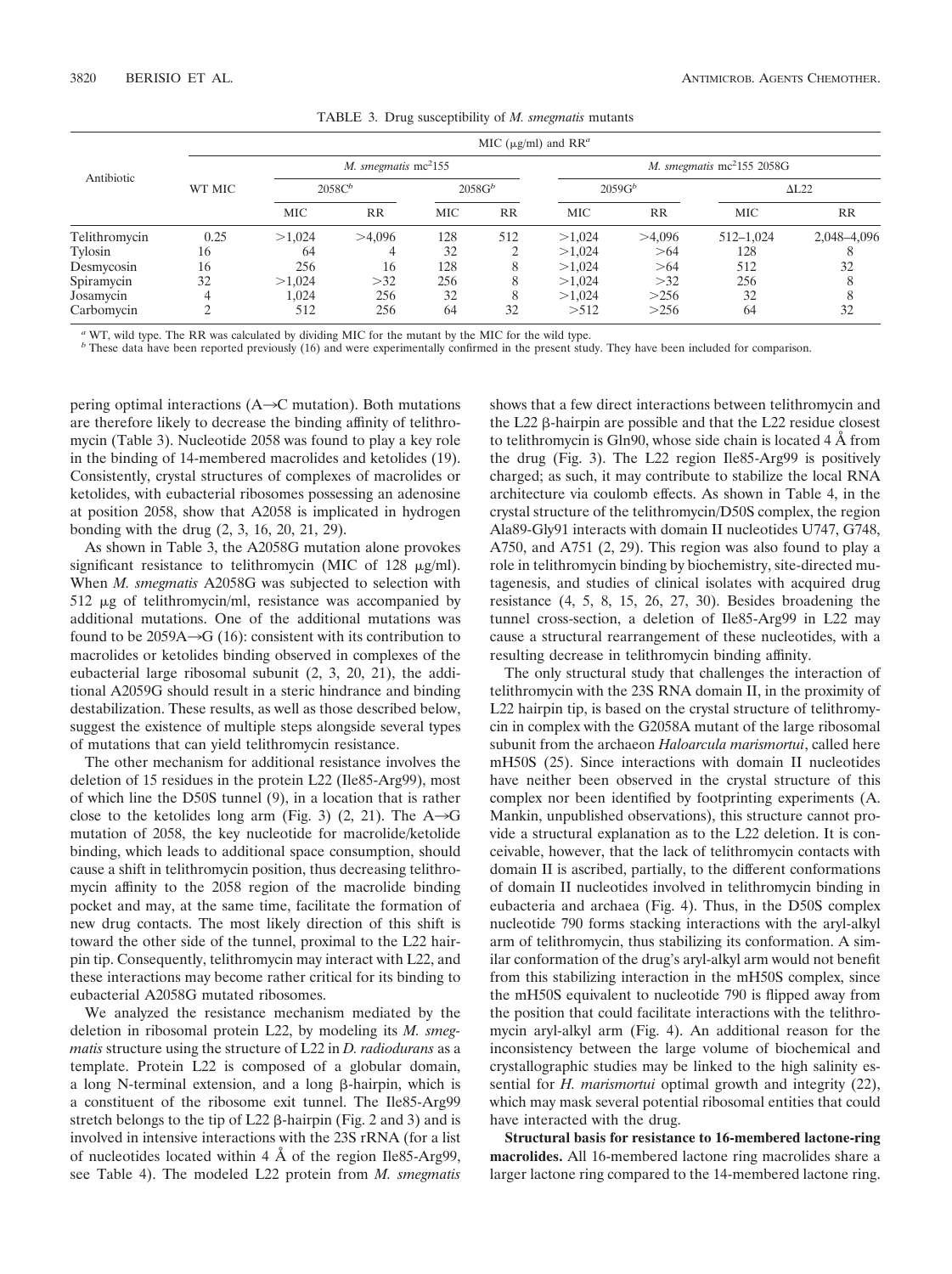

FIG. 3. Modeled telithromycin (in orange)-binding site in *M. smegmatis*. Note the tight packing of the desosamine sugar against the rRNA bases A2058 and A2059 (in gray). The modeled mutated (blue) and intact (green) ribosomal forms of protein L22 are superimposed.

| TABLE 4. Nucleotides located within 4 Å from the region |  |
|---------------------------------------------------------|--|
| $L22$ Ile85-Arg99                                       |  |

| L22 residue | 23S RNA nucleotide(s) <sup>a</sup>               |
|-------------|--------------------------------------------------|
|             |                                                  |
|             |                                                  |
|             | G1995 (G2012)                                    |
|             |                                                  |
|             |                                                  |
|             |                                                  |
|             |                                                  |
|             |                                                  |
|             |                                                  |
|             |                                                  |
|             |                                                  |
|             | Ile96G1995 (G2012), A1996 (A2013)                |
|             | Arg97G1995 (G2012), A1996 (A2013), A1997 (A2014) |
|             | Lys98G1336 (C1323), G1337 (G1324), G1995 (G2012) |
|             | Arg99G1995 (G2012), A1996 (A2013)                |

*<sup>a</sup>* According to *D. radiodurans* numbering. The corresponding *E. coli* numbers are shown in parentheses.

The additional two atoms seem to allow for higher conformational flexibility and also provide more potential interactions with the ribosome. Both properties should increase binding to altered ribosomes, since the higher flexibility and the increased number of interactions with the binding pocket can stabilize the drug binding and thus compensate for the loss of contacts with a mutated or methylated nucleotide at position 2058.

Among the 16-membered macrolides, tylosin and desmycosin carry a mycinose sugar at position 14 of their macrolactone rings, whereas spiramycin, carbomycin, and josamycin lack this sugar (Fig. 1). Structurally, it was shown that tylosin binds to D50S (29) and to the large ribosomal subunit of *H. marismortui*, H50S (7), in a similar fashion, with its mycinose sugar involved in interactions both with L22 and with domain II nucleotides. Hence, both binding modes are consistent with the resistance conferred by the Ile85-Arg99 L22 deletion (Table 3).

Our results show that the 16-membered ring macrolides that lack the mycinose sugar (i.e., spiramycin, josamycin, and car-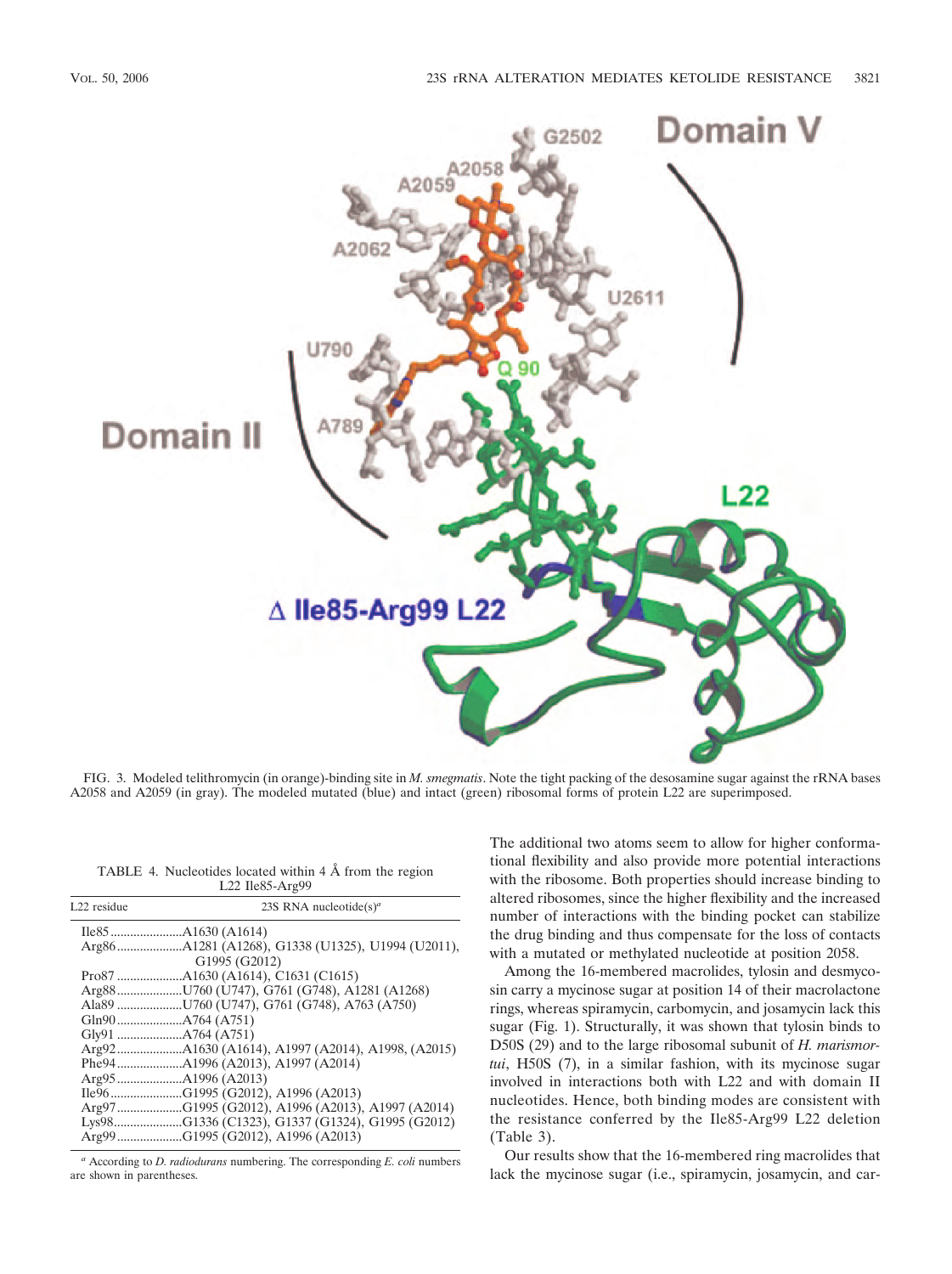

FIG. 4. Comparison of telithromycin-binding modes in D50S (binding pocket in light blue; telithromycin in red) and in mH50S (binding pocket in green; telithromycin in dark yellow). The nucleotide (U, C, and G) in parentheses corresponds to the *H. marismortui* sequence in case it is not identical to that of *D. radiodurans.* Note the different stacking interactions of telithromycin's aryl-alkyl arm in the two structures.

bomycin) are more susceptible to the A2058C mutation compared to tylosin and desmycosin, indicating that the mycinose sugar can serve as an additional interacting moiety. These findings are in accord with the structures of their complexes with H50S (7). The finding that the Ile85-Arg99 L22 deletion did not confer resistance to spiramycin, josamycin, and carbomycin, is also in line with this interpretation.

**Conclusions.** Based on the findings reported here, supported by a large volume of biochemical and genetic evidence, as well as by crystallographic observations, we conclude that domain II and protein L22 can stabilize the binding of telithromycin and 16-membered lactone rings containing a mycinose sugar. Consistently, these interactions may become imperative as a result of the A2058G mutation and thus can play a role in resistance to these antibiotics. Our results suggest that the L22 deletion causes alterations in the tunnel cross-section and eliminates possible direct drug-ribosome interactions, thus

portraying the way that the L22 deletion exerts its effects in the presence of a mutated 2058A.

### **ACKNOWLEDGMENTS**

Funds were provided by the Swiss National Science Foundation (E.C.B.), L.R.5 Regione Campania (R.B.), the University of Zurich (E.C.B.), the U.S. National Institutes of Health (GM34360 [A.Y.]), and the Kimmelman Center for Macromolecular Assembly (A.Y.). A.Y. holds the Helen and Martin S. Kimmel Professorial Chair.

#### **REFERENCES**

- 1. **Auerbach, T., A. Bashan, and A. Yonath.** 2004. Ribosomal antibiotics: structural basis for resistance, synergism, and selectivity. Trends Biotechnol. **22:** 570–576.
- 2. **Berisio, R., J. Harms, F. Schluenzen, R. Zarivach, H. A. Hansen, P. Fucini, and A. Yonath.** 2003. Structural insight into the antibiotic action of telithromycin against resistant mutants. J. Bacteriol. **185:**4276–4279.
- 3. **Berisio, R., F. Schluenzen, J. Harms, A. Bashan, T. Auerbach, D. Baram, and A. Yonath.** 2003. Structural insight into the role of the ribosomal tunnel in cellular regulation. Nat. Struct. Biol. **10:**366–370.